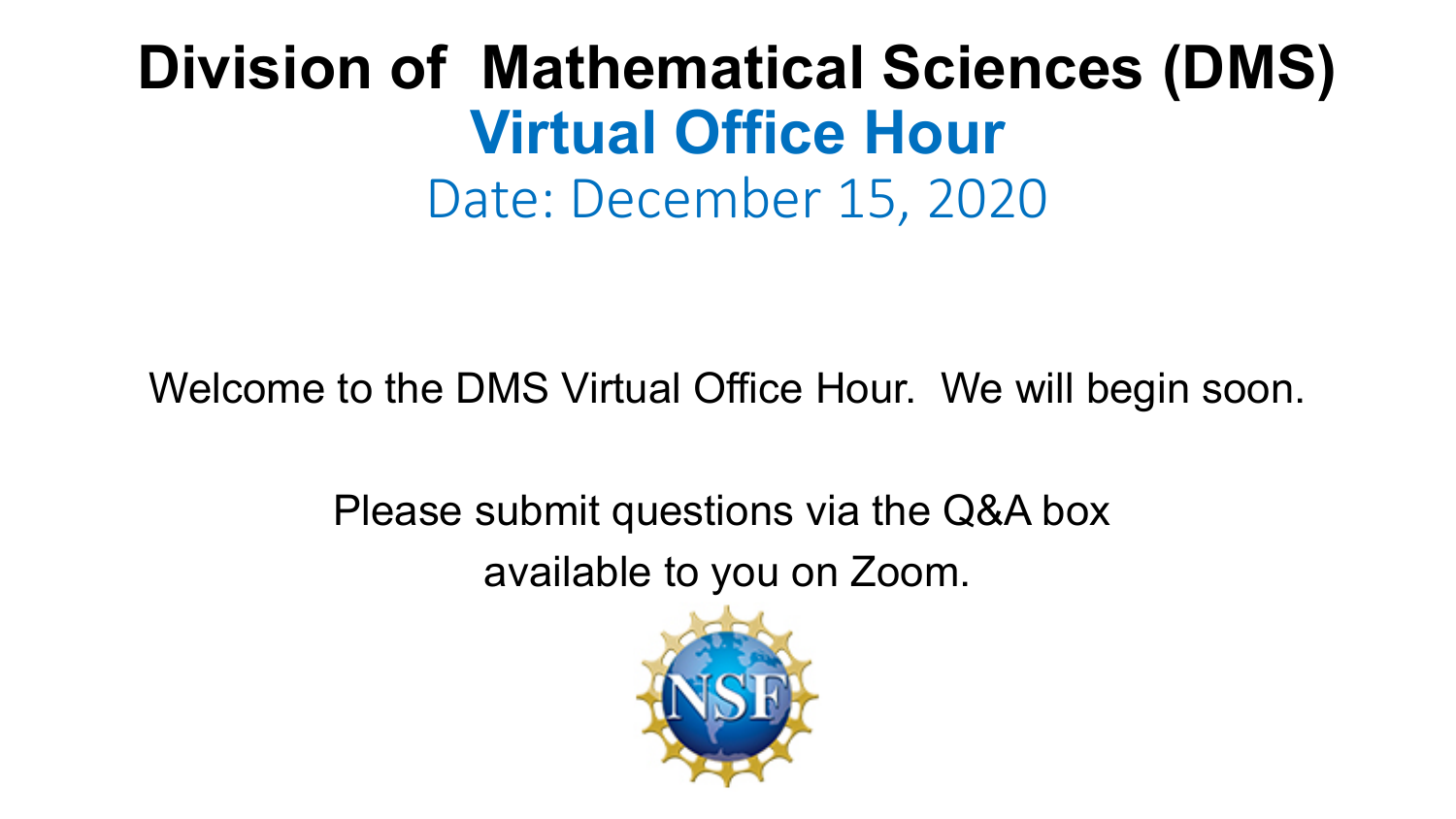### **Virtual Office Hour Division of Mathematical Sciences (DMS) Welcome!**

#### Program Directors in attendance today

- Juan C. Meza (Division Director)
- • Yuliya Gorb and Marian Bocea (Designing Materials to Revolutionize and Engineer our Future)
- Leland Jameson and Pawel Hitczenko (Algorithms for Threat Detection)
- Andrew Pollington (Secure and Trustworthy Cyberspace)
- Moderators: Michelle Manes, Malgorzata Peszynska, Christopher Stark

 Subscribe to DMSNEWS:

Send email to listserv@listserv.nsf.gov In the body of the message, put the following command: subscribe dmsnews [your name]

#### **Suggest a topic for future VOH:**

Send email to dms-voh@nsf.gov

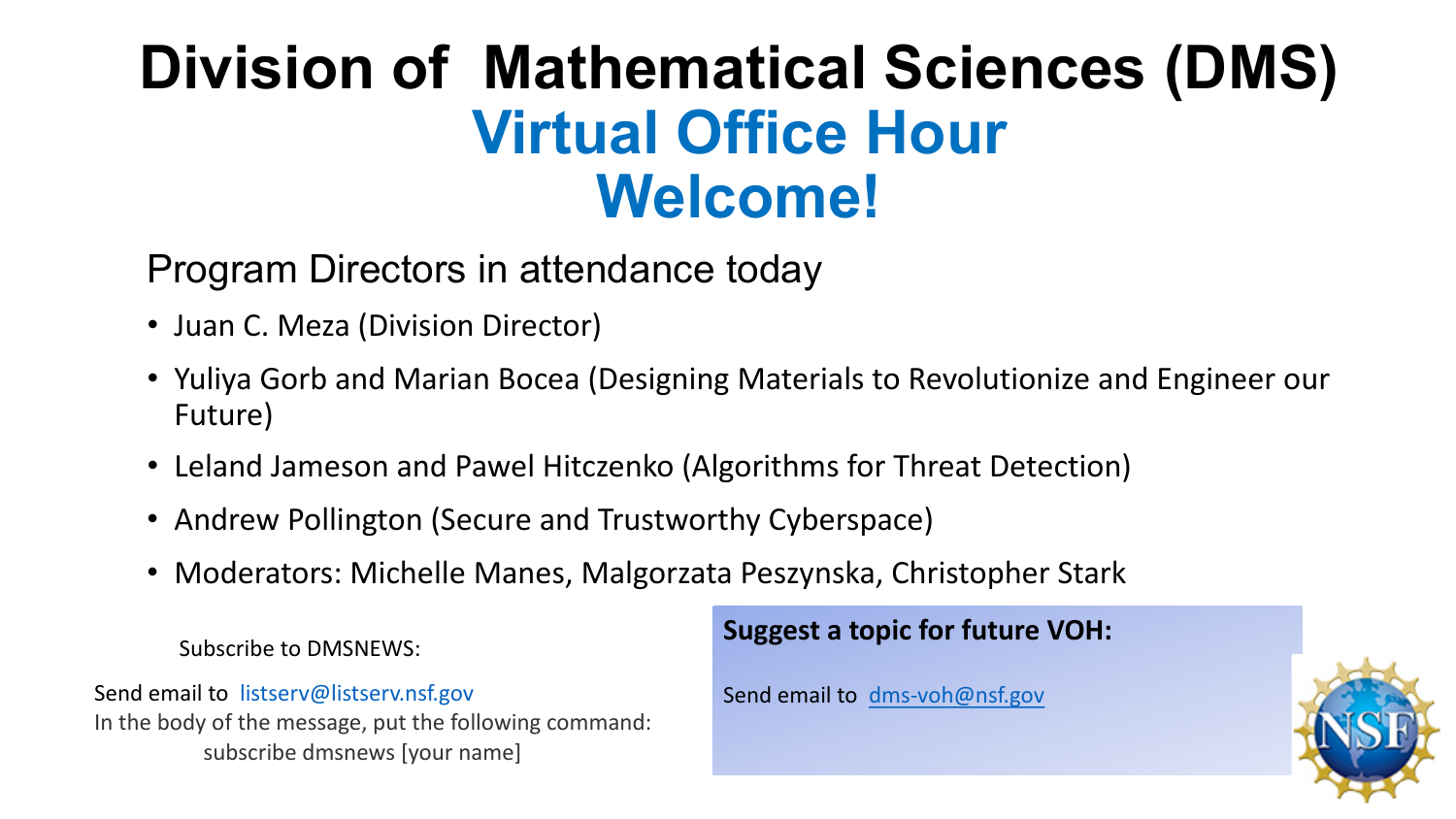## **Virtual Office Hour Division of Mathematical Sciences (DMS) Questions during VOH:**

### Submit your questions via the Q&A box.

 Questions can be submitted anonymously. We will focus on questions of interest to a wide audience. For specific questions about a particular project, contact a cognizant Program Officer.

#### For recently asked questions/copy of slides, see

https://www.nsf.gov/mps/dms/presentations.jsp

#### $\overline{a}$ ֞ Next DMS Virtual Office Hour: January 21, 11am EST

 Topics include: REU, Smart Health, tips for new PIs. Questions can be submitted in advance on the registration form.

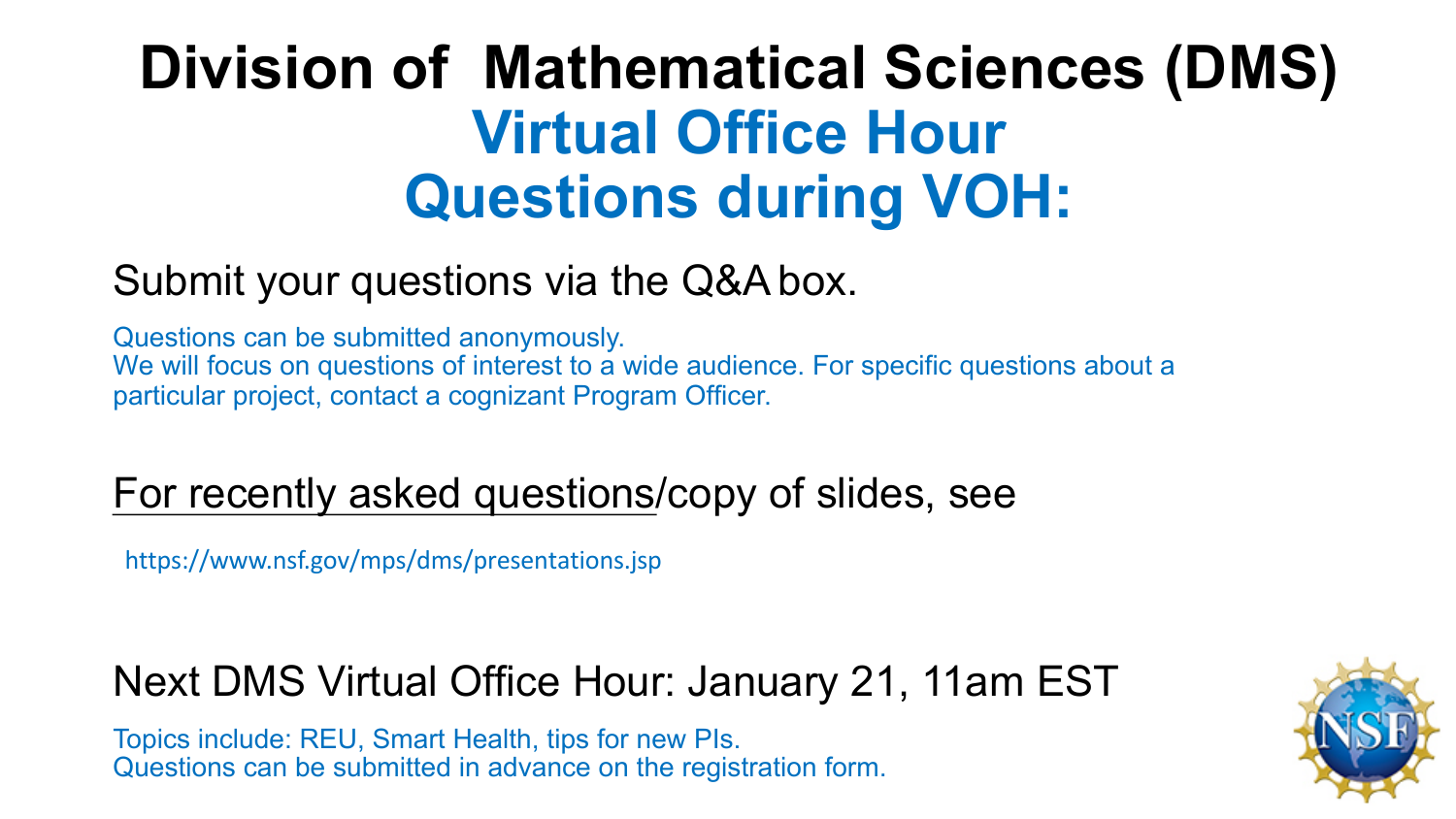# **Virtual Office Hour Topics today: Division of Mathematical Sciences (DMS)**

• Update from the Division Director.

• Q&A

 • Designing Materials to Revolutionize and Engineer our Future (DMREF).<br>https://www.nsf.gov/funding/pgm\_summ.jsp?pims\_id=505073&org=DMS&from=home

- Algorithms for Threat Detection (ATD). https://www.nsf.gov/funding/pgm\_summ.jsp?pims\_id=503427&org=DMS&from=home
- Secure and Trustworthy Cyberspace (SaTC). https://www.nsf.gov/funding/pgm\_summ.jsp?pims\_id=504709&org=DMS&from=home

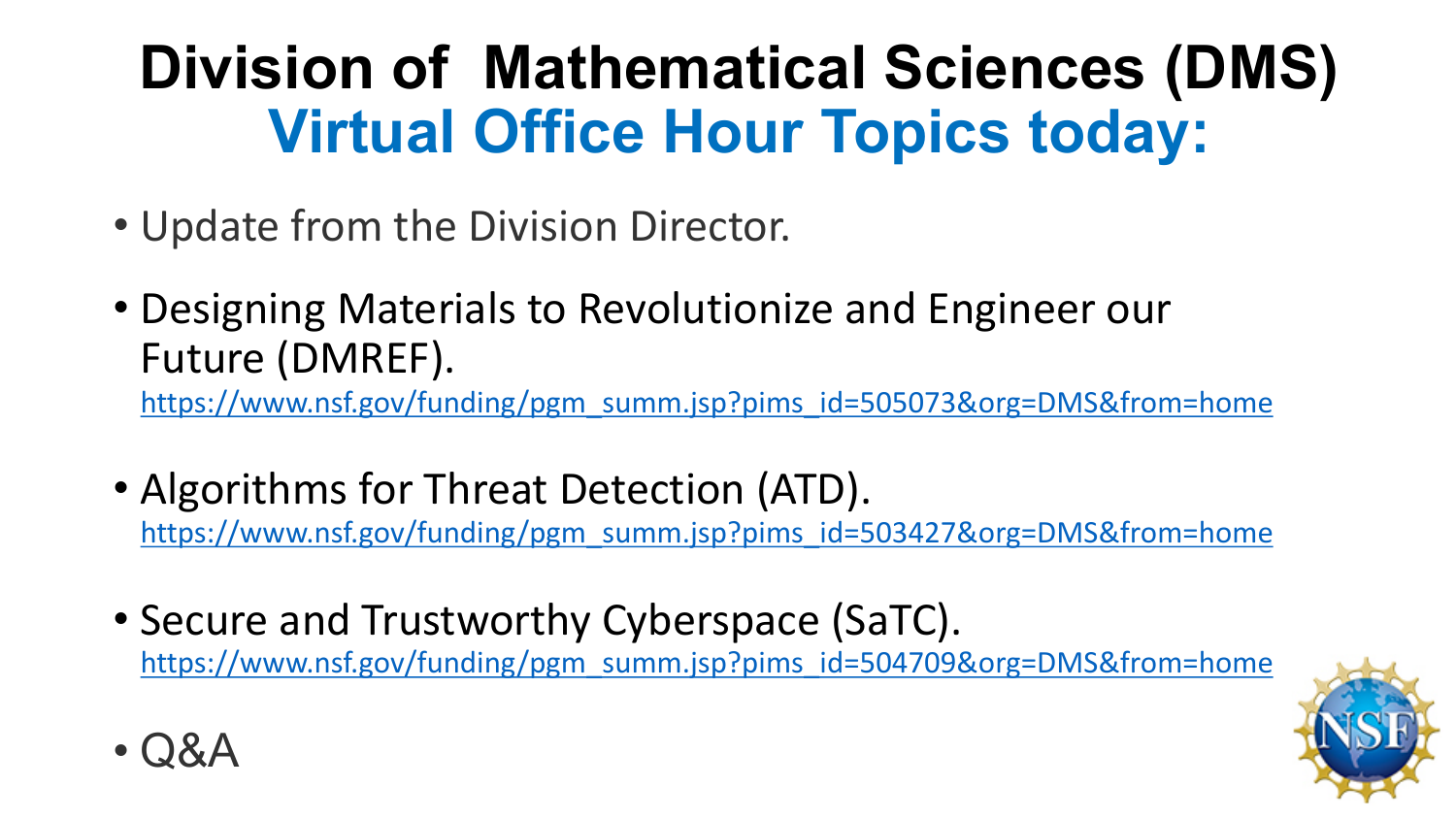### **Virtual Office Hour Division of Mathematical Sciences (DMS) Opportunities and upcoming deadlines:**

• Funding opportunities

https://www.nsf.gov/funding/programs.jsp?org=DMS

• Upcoming deadlines link

https://www.nsf.gov/funding/pgm\_list.jsp?ord=date&org=NSF&sel\_org=DMS&status=1

- • Upcoming target dates
	- HDR Institutes: January 21, 2021
	- DMREF: January 25, 2021
	- NSF INCLUDES: January 26, 2021
	- Quantum Leap Challenge Institutes: February 1, 2021
	- ADVANCE: February 4, 2021
	- HDR Data Science Corps: January 26 February 12, 2021

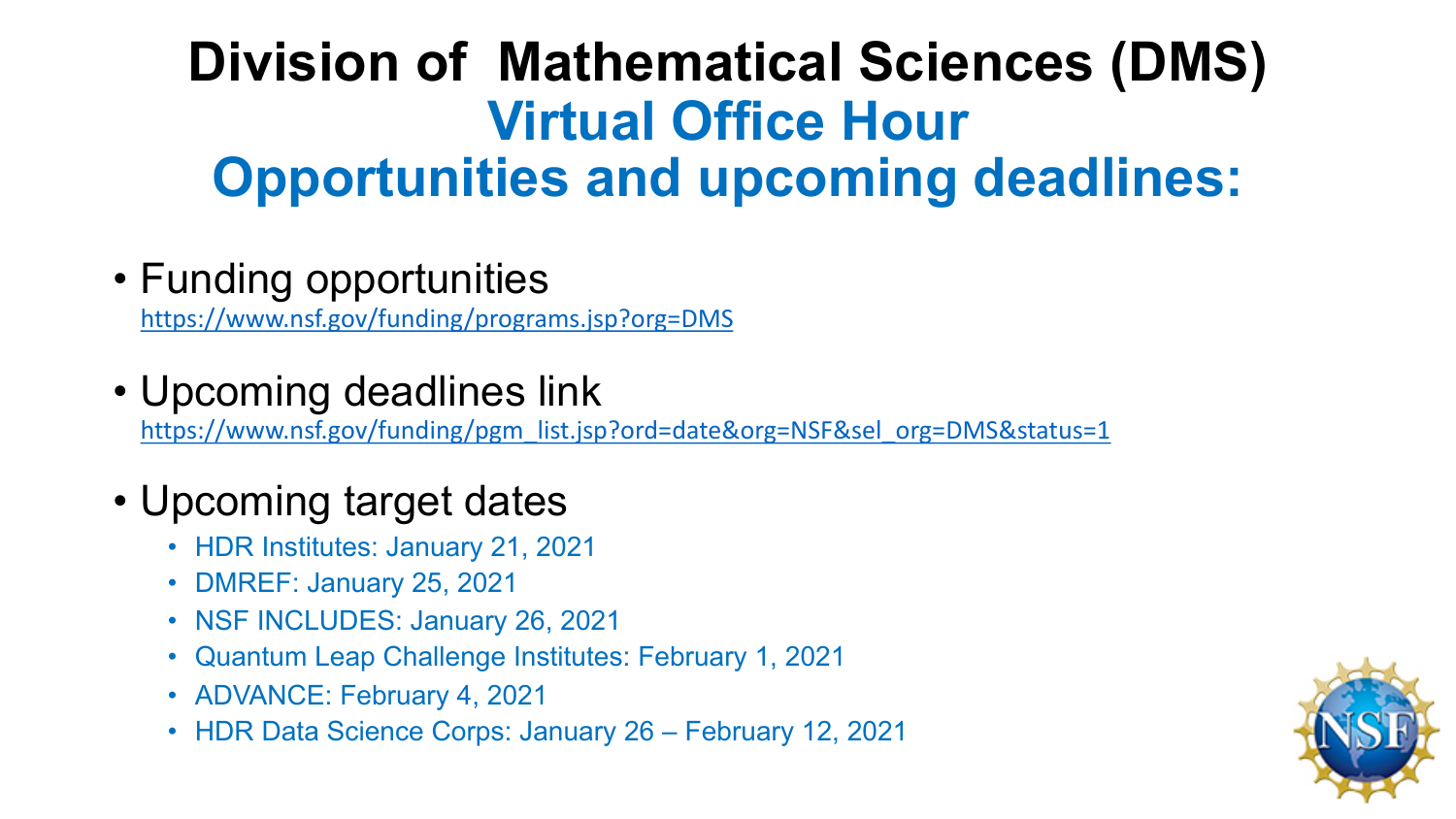UPDATE

VIRTUAL OFFICE HOURS GOALS

DMS BUDGET UPDATE

COVID-19 IMPACTS

DECEMBER<br>2020 DMS PROGRAM DEADLINES

MSPRF, GRADUATE STUDENTS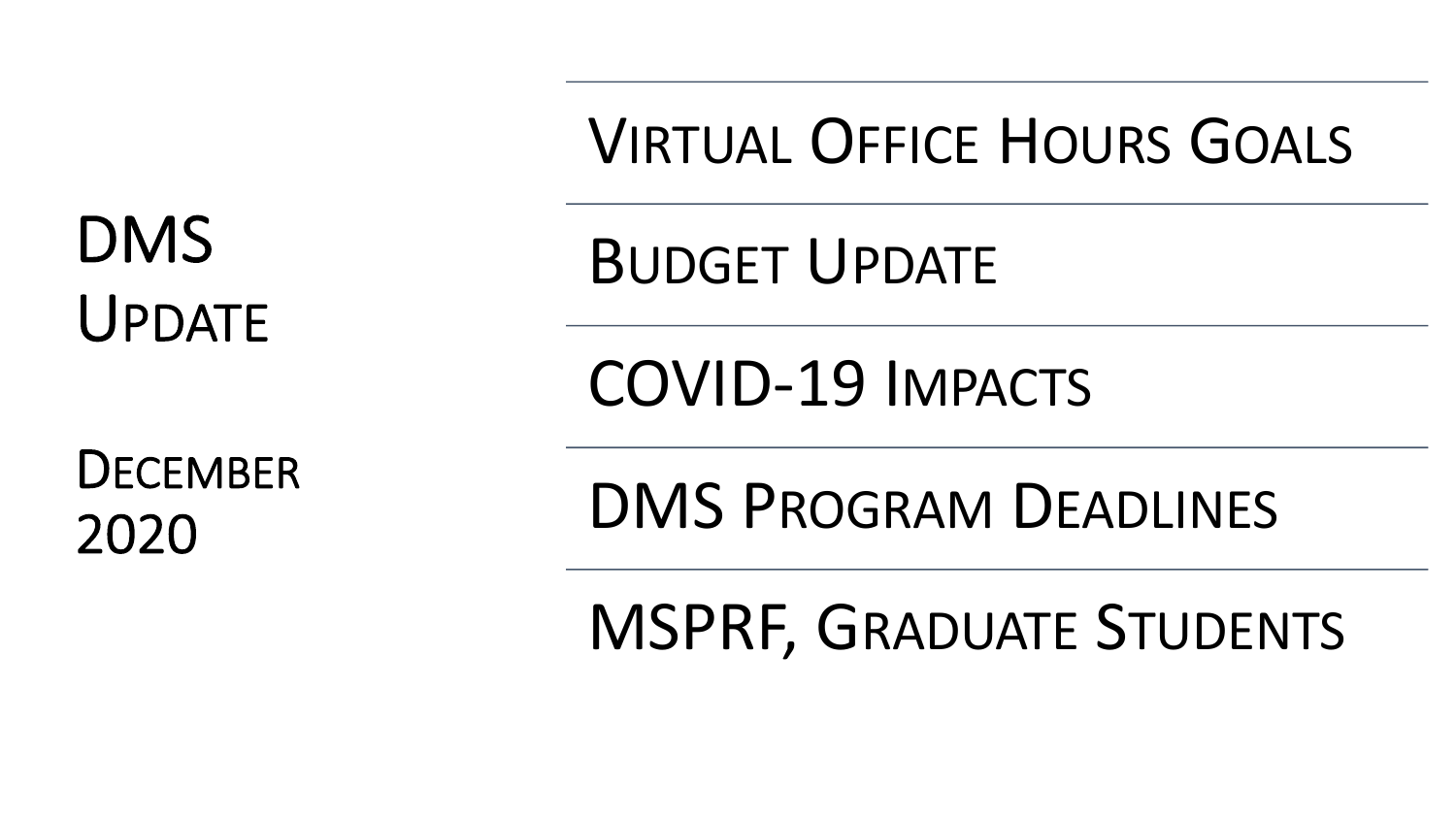# **Division of Mathematical Sciences (DMS) Designing Materials to Revolutionize Our Future (DMREF)**

- Website: [https://www.nsf.gov/funding/pgm\\_summ.jsp?pims\\_id=505073](https://www.nsf.gov/funding/pgm_summ.jsp?pims_id=505073)
- **Program Officers for DMS:**

oMarian Bocea [mbocea@nsf.gov](mailto:mbocea@nsf.gov)

oYuliya Gorb [ygorb@nsf.gov](mailto:ygorb@nsf.gov)

- **Submission Deadline: January 25, 2021 (apply to NSF 21-522)**
	- Submission Window: January 11 January 25, 2021
	- Expect proposals from well-integrated, interdisciplinary teams that draw on expertise in multiple areas including experiment, computation, and theory
	- Proposals will be co-reviewed by other divisions in the areas of science and engineering where impacts of the projects are expected
	- • Follow the guidelines in the DMREF program solicitation NSF 21-522 and the PAPPG: [https://www.nsf.gov/pubs/policydocs/pappg20\\_1/nsf20\\_1.pdf](https://www.nsf.gov/pubs/policydocs/pappg20_1/nsf20_1.pdf)

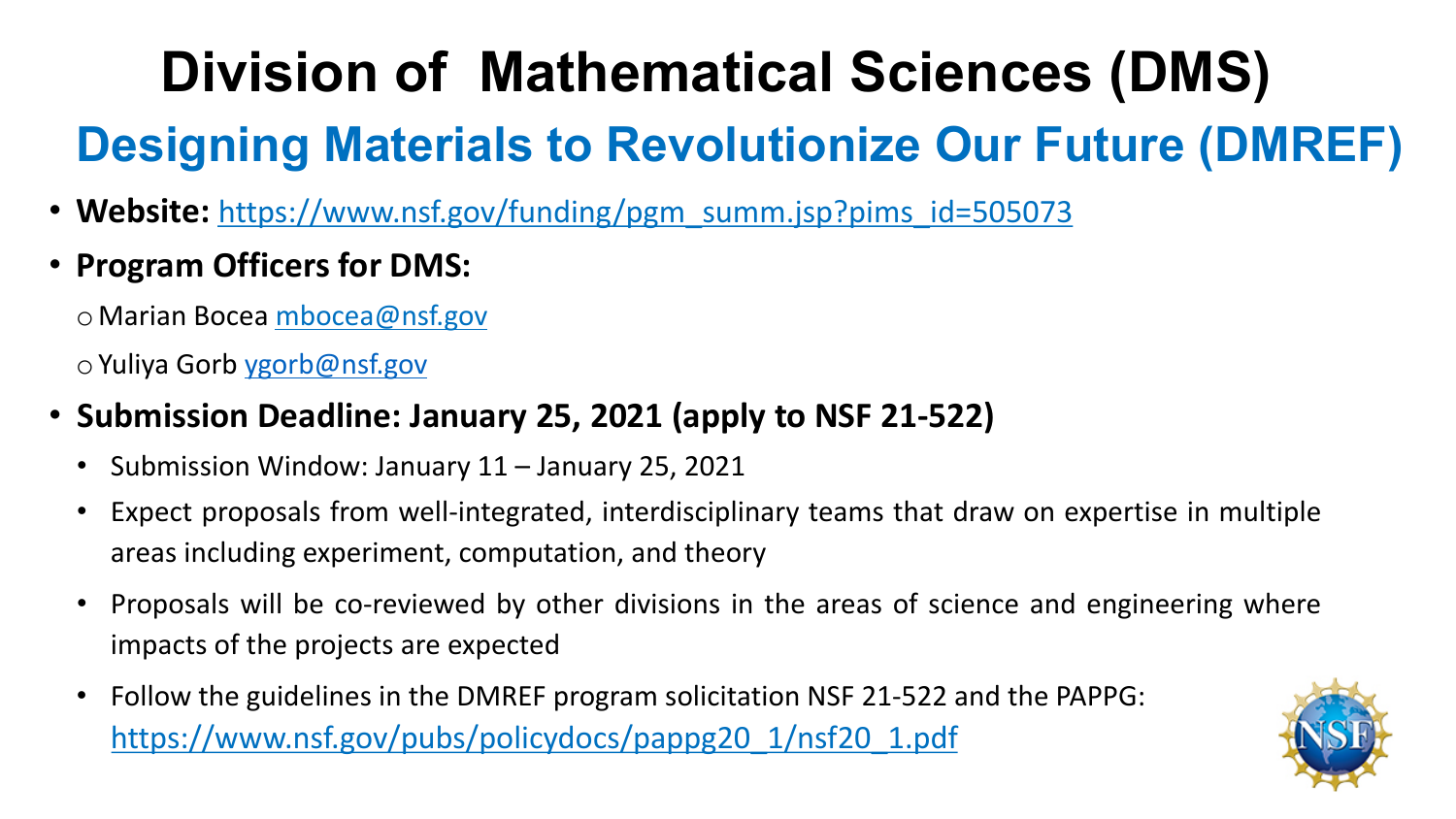# **Division of Mathematical Sciences (DMS) Algorithms for Threat Detection (ATD)**

#### **Program Webpage:**

[https://www.nsf.gov/funding/pgm\\_summ.jsp?pims\\_id=503427&org=DMS&from=home](https://www.nsf.gov/funding/pgm_summ.jsp?pims_id=503427&org=DMS&from=home)

#### **DMS Program Officers:**

- Pawel Hitczenko [\(phitczen@nsf.gov\)](mailto:phitczen@nsf.gov)
- Leland Jameson [\(ljameson@nsf.gov\)](mailto:ljameson@nsf.gov)

#### **Proposal Deadline: February 17, 2021**

- • In the current ATD portfolio we are a bit short on research topics that would be considered mathematics or applied mathematics.
- over those that are not (as per **Additional Review Criteria** in the ATD • Student training housed in the mathematical sciences will have an advantage Solicitation NSF **20-531**).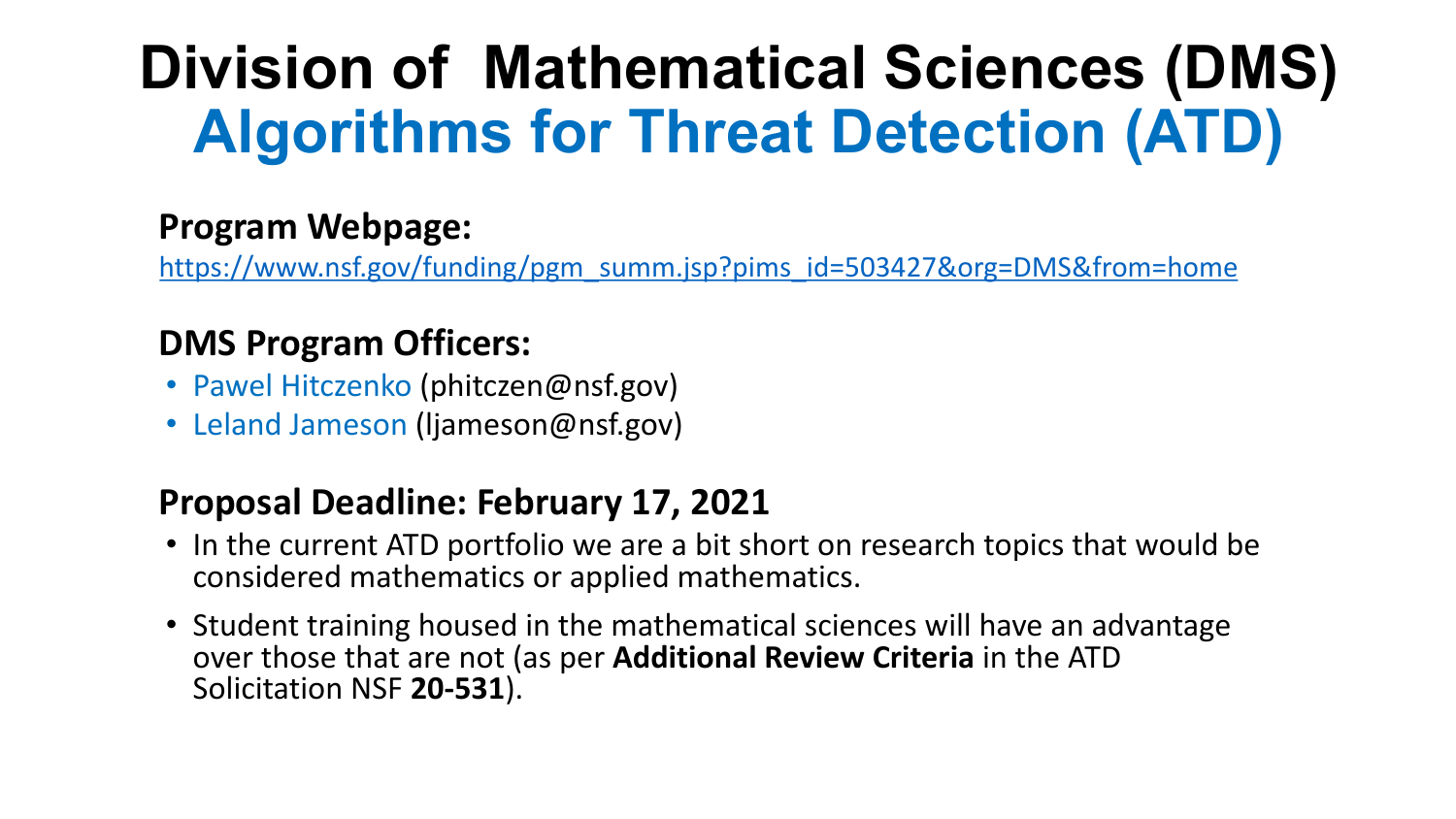# **Division of Mathematical Sciences (DMS) Secure and Trustworthy Cyberspace (SaTC)**

**Program Webpage:** https://www.nsf.gov/funding/pgm\_summ.jsp?pims\_id=504709

- An across-NSF flagship program in security (encompassing 5 NSF directorates and administered by CNS in CISE) with a budget of around \$69M
- $\triangleright$  DMS involved through work cryptography, statistics and probability, and QIS. A recent concentration is in post quantum crypto schemes and the NIST competition.

#### **CISE Lead Program Officer:** Jeremy Epstein  **DMS Program Officers:**

- Andrew Pollington [\(adpollin@nsf.gov](mailto:adpollin@nsf.gov))
- **Example 18 Figure 10 Figure 10 Figure 2018** Lee Jameson (ljameson @nsf.gov)

#### **Proposal Window:**

- Small (up to \$500k) Medium (\$500k to \$1.2M): Anytime to Sept. 30, 2021
- $\triangleright$  Large (>\$1.2M) January 21 29, 2021

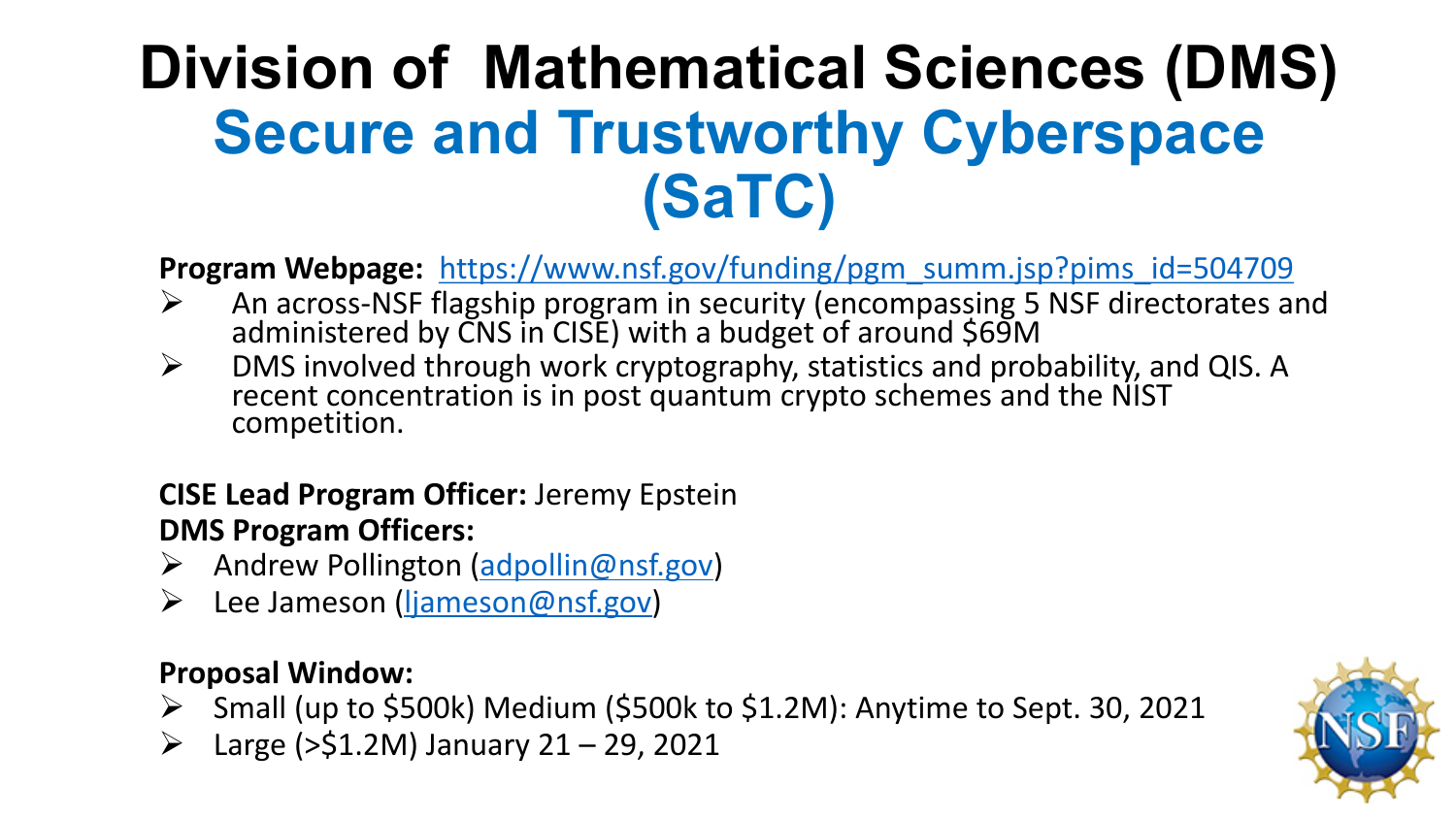# **Division of Mathematical Sciences (DMS) Secure and Trustworthy Cyberspace (SaTC)**

- •Welcomes proposals that address cybersecurity and privacy and draw on expertise in one or more of these areas: computing, communication and information sciences; engineering; education; mathematics; statistics; and social, behavioral, and economic sciences.
- $\triangleright$  Proposals that advance the field of cybersecurity and privacy within a single discipline or interdisciplinary efforts that span multiple disciplines are both welcome.

•DMS topics of interest:

- • mathematical foundations of cryptography, including the development of secure post- quantum cryptographic methods such as those based on lattices, codes, multivariate functions, and super-singular isogenies;
- cryptographically effective multilinear maps;
- • novel applications of statistics and probability to security and privacy problems, such as intrusion detection and differential privacy.

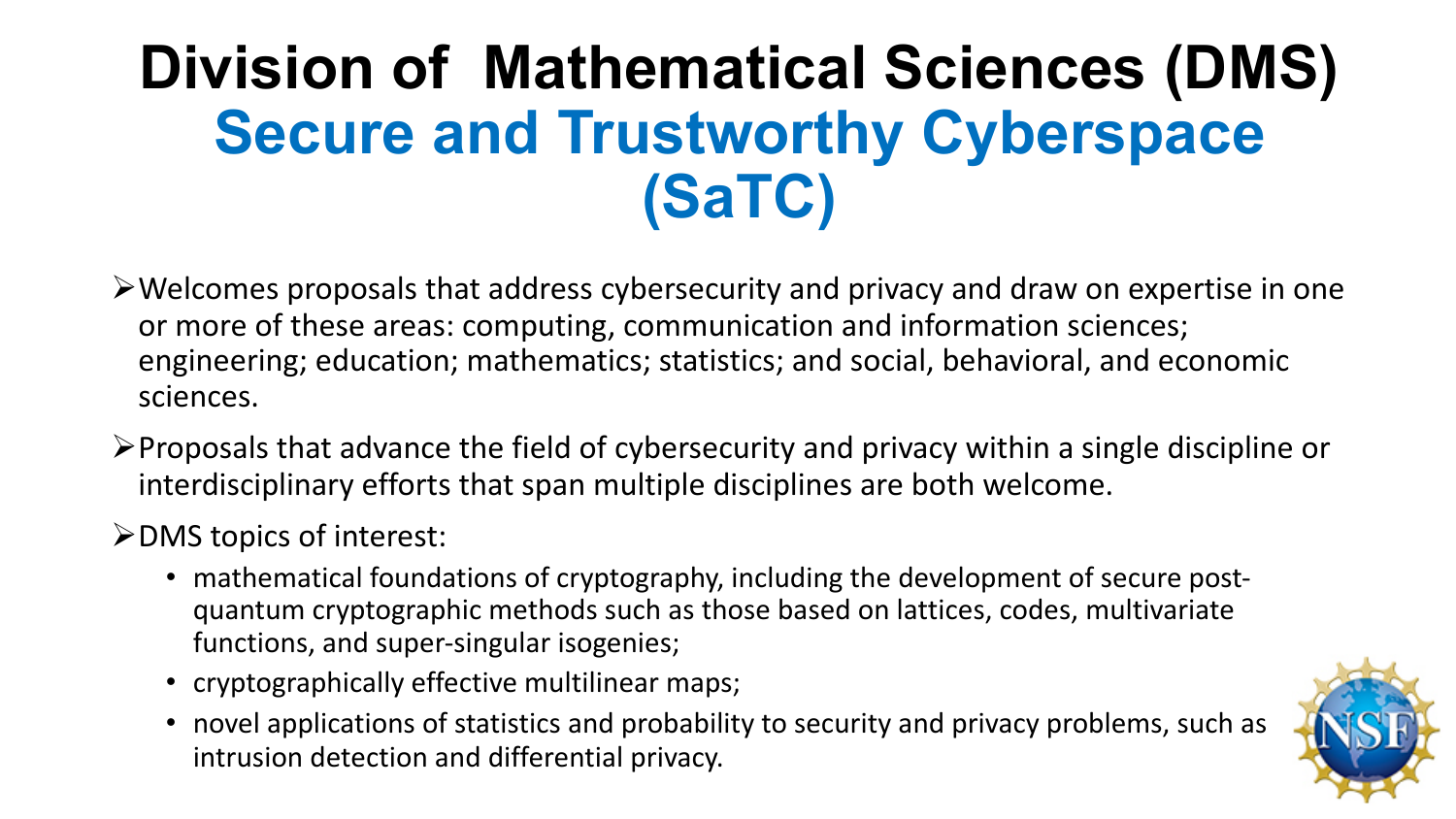#### **Division of Mathematical Sciences (DMS) Virtual Office Hour: some questions from registration**

- 1. General topic:
	- A. Trends for NSF and DMS in 2021 and beyond?
	- B. No-cost extensions and deadline extensions due to COVID?
- 2. DMREF program:
	- A. Specific focus of the program?
	- B. Expectation / proportion of math & data science in a proposal?
	- C. Does the program address hardware & physical layer methods?
- 3. ATD program:
	- A. Specific target applications? (Interest in proposals that involve crime prediction, cybersecurity, etc?)
	- B. Is preference given to projects that involve geospatial data?
- 4. Other questions:
	- A. Can I send a one-page description to a program officer for feedback?
	- B. Possible to apply mostly for graduate student support?
	- C. How to join the review panel for a specific program?
	- D. Typical timeline from submission to final decision?